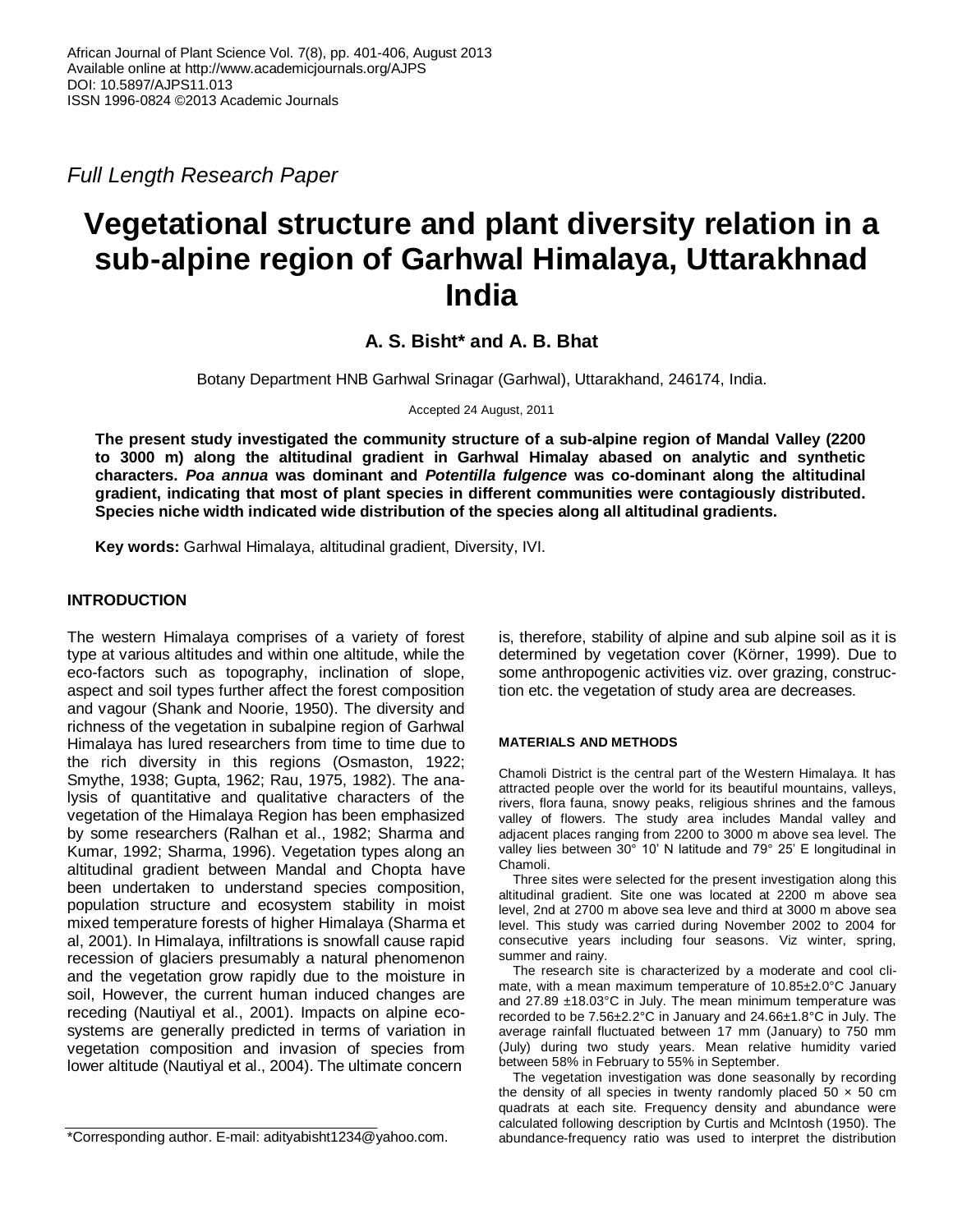**Table 1.** Frequency and density of some plant species (Mean ± Standard deviation) in three stands.

| Name of species           |                  | <b>Frequency</b> |                  |                  | Niche width (Bi) |                  |      |
|---------------------------|------------------|------------------|------------------|------------------|------------------|------------------|------|
|                           | 4                | $\mathbf{2}$     | 3                | 1                | $\mathbf{2}$     | 3                |      |
| Anaphalis triplineris     | 22.50±3.54       | $51.25 \pm 1.77$ | 13.75±8.84       | $4.85 \pm 2.48$  | 18.05±13.08      | $6.55 + 6.01$    | 2.21 |
| Apluda mutica             | 16.25±22.98      | 22.5±10.61       | $2.50 + 3.54$    | 21.65±25.00      | $10.55 \pm 3.75$ | $2.85 + 4.03$    | 2.09 |
| Artemisia nilogirica      | 23.75±5.30       | $12.5 + 3.54$    |                  | $2.70 + 1.50$    | $2.5 \pm 0.42$   |                  | 2.00 |
| Fragaria nubicola         | 7.50±10.61       | 10.00±14.14      | 58.75±8.84       | $1.45 \pm 1.67$  | $3.25 + 4.60$    | $19.22 \pm 2.09$ | 1.50 |
| Gentiana capitata         | 18.75±22.98      | 46.25±15.91      | 71.27±22.98      | $5.5 \pm 2.31$   | $10.55 \pm 3.32$ | $22.9 + 8.63$    | 1.36 |
| Gnaphalium hypoleucum     | 17.50±14.14      | 25.00±3.54       | $22.5 \pm 14.14$ | $2.75 \pm 1.21$  | $2.25 \pm 1.06$  | $2.9 + 1.98$     | 2.28 |
| Hemiphragma heterophyllum | 58.75±15.91      | $62.5 \pm 7.07$  | $6.25 \pm 8.84$  | 35.93±17.81      | $26.2 \pm 8.49$  | $1.15 \pm 1.63$  | 2.02 |
| Oxalis corniculata        | $22.50 \pm 0.00$ | $6.25 \pm 8.84$  | $6.25 \pm 1.77$  | $8.95 \pm 3.18$  | $4.35 + 6.15$    | $3.87 \pm 2.50$  | 2.59 |
| Poa annua                 | 81.25±12.37      | 81.25±15.91      | 45.00±21.21      | 160.45±6.41      | 190.00±42.64     | 72.8±29.84       | 2.67 |
| Polygonatum cirrhifolium  | 11.25±15.91      | 12.50±10.61      | $8.75 \pm 1.77$  | $2.30 \pm 2.66$  | $2.9 + 3.11$     | $1.85 + 0.07$    | 2.90 |
| Polygonum emodi           | $13.75 \pm 1.77$ | 15.00±7.07       | 45.00±3.54       | 14.95±1.56       | 13.00±1.13       | 13.00±0.57       | 2.97 |
| Potentilla atrosanguinua  | 43.75±15.91      | 30.00±7.07       | 45.00±3.54       | 14.95±1.56       | 13.00±1.13       | 13.00±0.57       | 2.99 |
| Potentilla cuneata        | 18.75±8.84       | 26.25±1.77       | 10.00±14.14      | 18.50±14.32      | 40.90±38.33      | $4.35 + 6.15$    | 2.00 |
| Potentilla fulgence       | 43.75±19.45      | 48.75±12.37      | 27.50±28.28      | $4.95 + 0.87$    | $6.55 + 1.06$    | $3.2 + 3.11$     | 2.78 |
| Primula denticulate       | $7.50 + 3.54$    | $12.5 \pm 14.14$ | $5.00 \pm 3.54$  | $2.05 \pm 1.79$  | $3.7 + 4.95$     | $0.65 + 0.49$    | 2.24 |
| Prunella vulgaris         | 15.00±3.54       | 16.25±1.77       | $13.75 \pm 1.77$ | $1.9 + 0.46$     | $1.95 + 0.64$    | $1.5 \pm 0.00$   | 2.96 |
| Rumex nepalensis          | $3.75 \pm 1.77$  | 18.75±8.84       | 25.00±21.21      | $0.1 \pm 0.12$   | $3.25 \pm 2.33$  | $4.01 \pm 2.39$  | 2.03 |
| Senecio amlexicaulis      | 7.50±10.61       | $5.00 \pm 3.54$  | 21.25±12.37      | $6.65 \pm 7.68$  | $0.6 + 0.14$     | $2.45 \pm 2.05$  | 1.86 |
| Stelleria decumbens       | 11.25±15.91      | $3.75 + 5.30$    | 30.00±3.54       | $12.2 \pm 14.09$ | $2.75 \pm 3.89$  | 83.75±11.24      | 1.36 |
| Swertia angutifolia       | 48.75±5.30       | 46.25±1.77       | 21.25±8.84       | $10.91 \pm 3.39$ | $8.30 + 0.28$    | $4.75 \pm 0.35$  | 2.73 |
| Swertia cordata           | 35.00±3.54       | $27.5 \pm 14.14$ | $16.25 \pm 5.30$ | $6.95 + 1.67$    | $5.30 + 1.41$    | $1.87 + 1.10$    | 2.50 |
| Trigonella pubescens      | 11.25±15.31      | $8.75 \pm 1.77$  | $8.75 \pm 1.77$  | $8.25 \pm 9.53$  | $1.4 + 1.27$     | $1.4 + 1.98$     | 1.33 |
| Viola bifloa              | 10.00±3.54       | $3.75 \pm 1.77$  | 10.00±7.07       | $3.65 \pm 3.06$  | $0.4 \pm 0.14$   | $2.8 + 2.26$     | 2.20 |

pattern of species (Whiiford, 1949). The diversity index was calculated using Shannon-Wiener information function (Shannon- Wienerr 1963) and concentration of dominance (Cd) was measured by Simpson's index (1949). The coefficient of community similarity (Jaccard, 1912) was worked out after computing importance value index (IVI) of the species to assess the similarity among the vegetation on different slopes.

Similarly niche width was calculated for important species using the following equation (Levins, 1968): ßi =  $\Sigma$  $(Nj)^2/Nj^2$  Where j is density value (plant m- $^2$ ) in selected stands.

#### **RESULT**

A total of 90 species were collected from the study area. Of these 46 species were present at site 1st, 60 species at site 2nd and 65 species at site 3rd. The frequency and density data is presented in Table 1. *Poa annua* had the highest mean frequency and density at all three sites. Total basal coverage (TBC) and IVI are presented in Table 2. *Potentilla fulgence* showed the highest

TBC in all the three sites. By comparison, *P. annua* exhibited the highest IVI and therefore was dominant species in study area. *Gnaphalium hypoleucum* and *Polygonum emodi* (2.97) showed the highest niche width (Table 2).

Except a few species showing random distribution, most species displayed contagious distribution patterns. Regular distribution was rarely observed in this area. The maximum contagious distribution was found at site 1st and followed by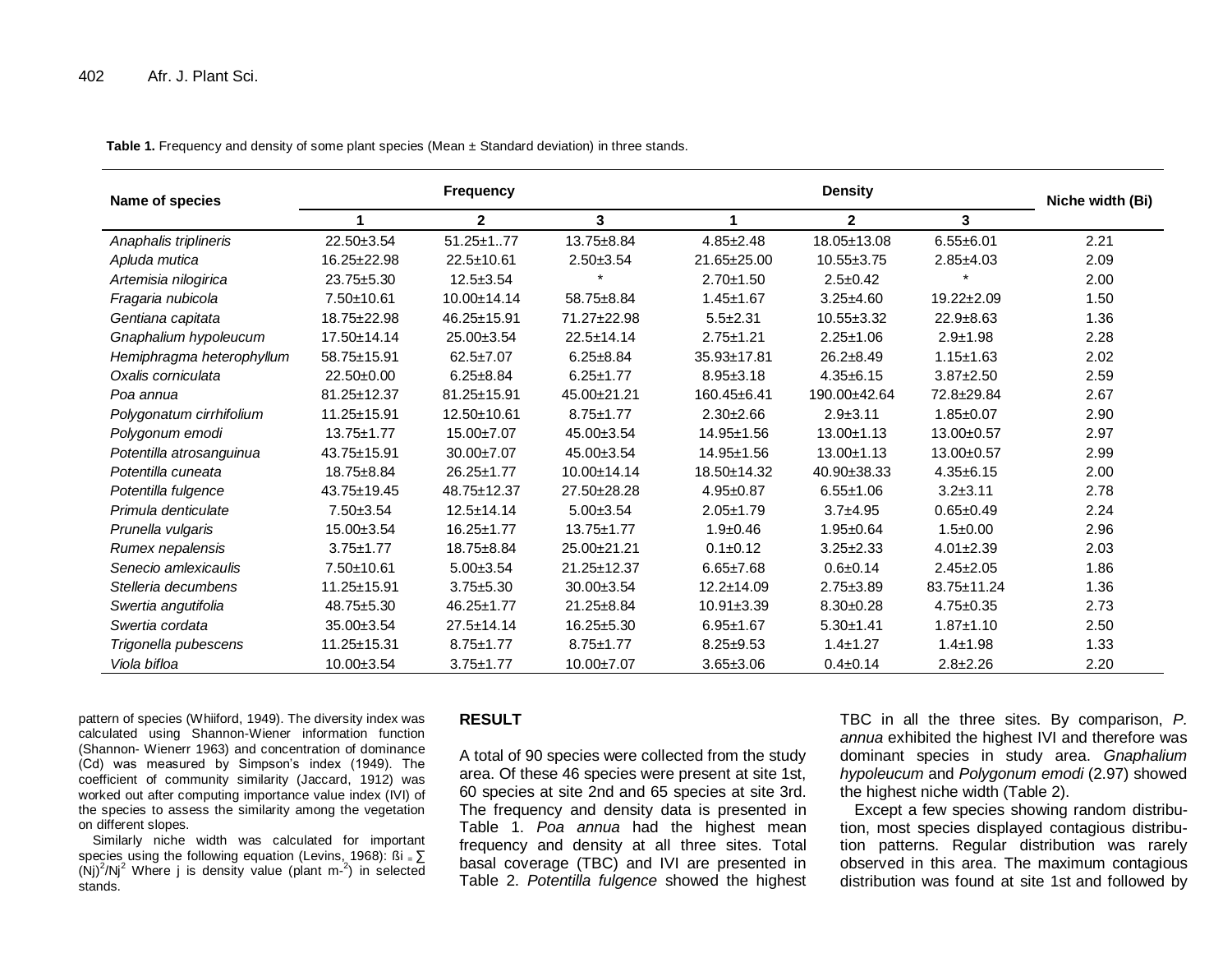|                           |                 | <b>TBC</b>      | IVI             |                  |                  |                  |  |
|---------------------------|-----------------|-----------------|-----------------|------------------|------------------|------------------|--|
| Name of species           |                 | $\mathbf{2}$    | 3               |                  | $\mathbf{2}$     | 3                |  |
| Anaphalis triplineris     | $0.88 + 1.03$   | $1.03 + 1.00$   | $0.69 + 0.64$   | $11.71 \pm 3.81$ | $16.39 \pm 2.36$ | $3.64 \pm 0.93$  |  |
| Apluda mutica             | $0.57 + 0.81$   | $0.20 + 0.06$   | $0.06 + 0.08$   | $5.31 \pm 7.51$  | $6.82 \pm 0.54$  | $1.00 + 1.41$    |  |
| Artemisia nilogirica      | $0.19 + 0.16$   | $0.12 \pm 0.13$ |                 | $8.22 + 4.25$    | $5.69 \pm 2.40$  |                  |  |
| Fragaria nubicola         | $0.69 + 0.76$   | $0.04 \pm 0.06$ | $1.54 \pm 0.37$ | $1.82 + 2.57$    | $1.00 + 1.41$    | 13.44±6.31       |  |
| Gentiana capitata         | $0.50 + 0.69$   | $0.55 + 0.01$   | $0.01 \pm 0.01$ | $5.31 + 5.76$    | $5.28 \pm 0.63$  | $0.68 + 0.96$    |  |
| Gnaphalium hypoleucum     | $0.32 + 0.06$   | $0.09 + 0.08$   | $0.27 + 0.30$   | $6.51 \pm 3.64$  | $3.08 + 0.98$    | $3.20 \pm 2.35$  |  |
| Hemiphragma heterophyllum | $1.05 + 0.84$   | $0.92 + 0.12$   | $0.04 \pm 0.05$ | 16.82±6.83       | 23.97±3.70       | $0.89 + 1.25$    |  |
| Oxalis corniculata        | $0.12 \pm 0.04$ | $0.44 \pm 0.06$ | $0.46 + 0/03$   | $5.98 + 0.25$    | $2.03 \pm 2.86$  | $3.15 \pm 1.68$  |  |
| Poa annua                 | $1.78 + 0.68$   | $2.06 \pm 0.35$ | $0.08 + 0.04$   | $43.18 \pm 2.31$ | 86.79±16.33      | 28.87±10.99      |  |
| Polygonatum cirrhifolium  | $0.25 + 0.35$   | $0.48 + 0.31$   | $0.05 + 0.00$   | $1.61 \pm 2.31$  | $6.68 \pm 2.31$  | $3.19 \pm 3.01$  |  |
| Polygonum emodi           | $0.01 + 0.00$   | $0.16 + 0.04$   | $0.11 \pm 0.04$ | $1.01 \pm 1.43$  | $1.81 \pm 0.45$  | $1.26 + 0.29$    |  |
| Potentilla atrosanguinua  | $0.18 + 0.04$   | $0.53 + 0.23$   | $0.60 + 0.62$   | $6.67 + 0.71$    | 13.95±1.31       | $12.32 \pm 3.72$ |  |
| Potentilla cuneata        | $0.20 + 0.21$   | $0.09 + 0.01$   | $0.05 + 0.06$   | 10.17±4.96       | 31.28±12.57      | $2.22 \pm 3.13$  |  |
| Potentilla fulgence       | $0.91 + 0.01$   | $2.25 \pm 0.35$ | $0.57 + 0.54$   | 27.53±4.39       | $32.52 \pm 7.74$ | $10.63 \pm 3.42$ |  |
| Primula denticulate       | $0.05 + 0.01$   | $0.35 + 0.24$   | $0.04 \pm 0.05$ | $1.85 + 0.71$    | $8.06 \pm 2.98$  | $1.69 + 1.38$    |  |
| Prunella vulgaris         | $0.75 + 0.04$   | $0.17 + 0.10$   | $0.03 + 0.01$   | $2.34 \pm 0.88$  | $3.36 + 0.86$    | $0.87 + 1.2$     |  |
| Rumex nepalensis          | $0.03 + 0.00$   | $0.15 + 0.18$   | $0.23 + 0.22$   | $1.99 + 1.36$    | $2.90 + 1.70$    | $3.49 \pm 2.33$  |  |
| Senecio amlexicaulis      | $0.20 + 0.28$   | $0.09 + 0.05$   | $0.90 + 0.01$   | $3.82 + 5.40$    | $1.15 + 0.05$    | $1.52 + 0.0$     |  |
| Stelleria decumbens       | $0.09 + 0.13$   | $0.03 + 0.05$   | $0.69 + 0.35$   | $3.99 + 5.64$    | $0.63 + 0.88$    | 36.73±10.73      |  |
| Swertia angutifolia       | $0.63 + 0.49$   | $0.72 \pm 0.35$ | $0.07 + 0.08$   | 13.46±2.46       | 16.59±3.63       | $6.84 \pm 3.84$  |  |
| Swertia cordata           | $0.22 + 0.09$   | $0.35 + 0.33$   | $0.01 + 0.00$   | $7.37 + 4.24$    | $6.40 \pm 1.80$  | $2.20 + 1.62$    |  |
| Trigonella pubescens      | $0.05 + 0.08$   | $0.05 + 0.01$   | $0.01 + 0.01$   | $2.95 + 4.16$    | $1.91 \pm 0.86$  | $0.59 + 0.83$    |  |
| Viola bifloa              | $0.55 + 0.06$   | $0.01 + 0.00$   | $0.04 \pm 0.01$ | $2.66 \pm 2.14$  | $0.68 + 0.20$    | $2.50 + 2.19$    |  |

**Table 2.** Total basal cover and important value index (Mean ± Standard deviation) in three stands.

site 3rd and site 2nd. The regular distribution was completely absent at the site 2nd and site 3rd. The general diversity index showed variation for different communities in the same season during two consecutive years. For instance, the diversity index increased in some communities while it declined in other communities in the second sampling year. Tables 3 and 4 present the dominance, general diversity, alpha diversity and evenness value.

The highest value of H was recorded to be  $2.77\pm0.58$  to  $2.99\pm0.47$  at site 2nd and the lowest ranged from 2.59±0.23 to 2.64±0.48 at site 1st. Site 1st and 2nd showed the highest alpha diversity, with 44 and 41 species in rainy seasons during two sampling years. The alpha diversity exhibited significant variation between different seasons. It increased from summer to rainy. The highest species rich richness was reported to be 44 (site 2nd) in rainy season, while it declined to

11 in winter (stand 2nd). Beta diversity (within habited diversity) was observed to be highest between site 1st and 3rd (1.05) followed by stand 1st and stand 2nd (0.98). The dominance value increas at most of the sites in the consecutive years. The mean value varied between 0.09±0.02 and 0.09±0.04 at site 1st, between 0.08±0.05 and 0.10± 0.05 at site 2nd, and between 0.08±0.04 and  $0.09 \pm 0.04$  at site 3rd.

The evenness values indicated the maximum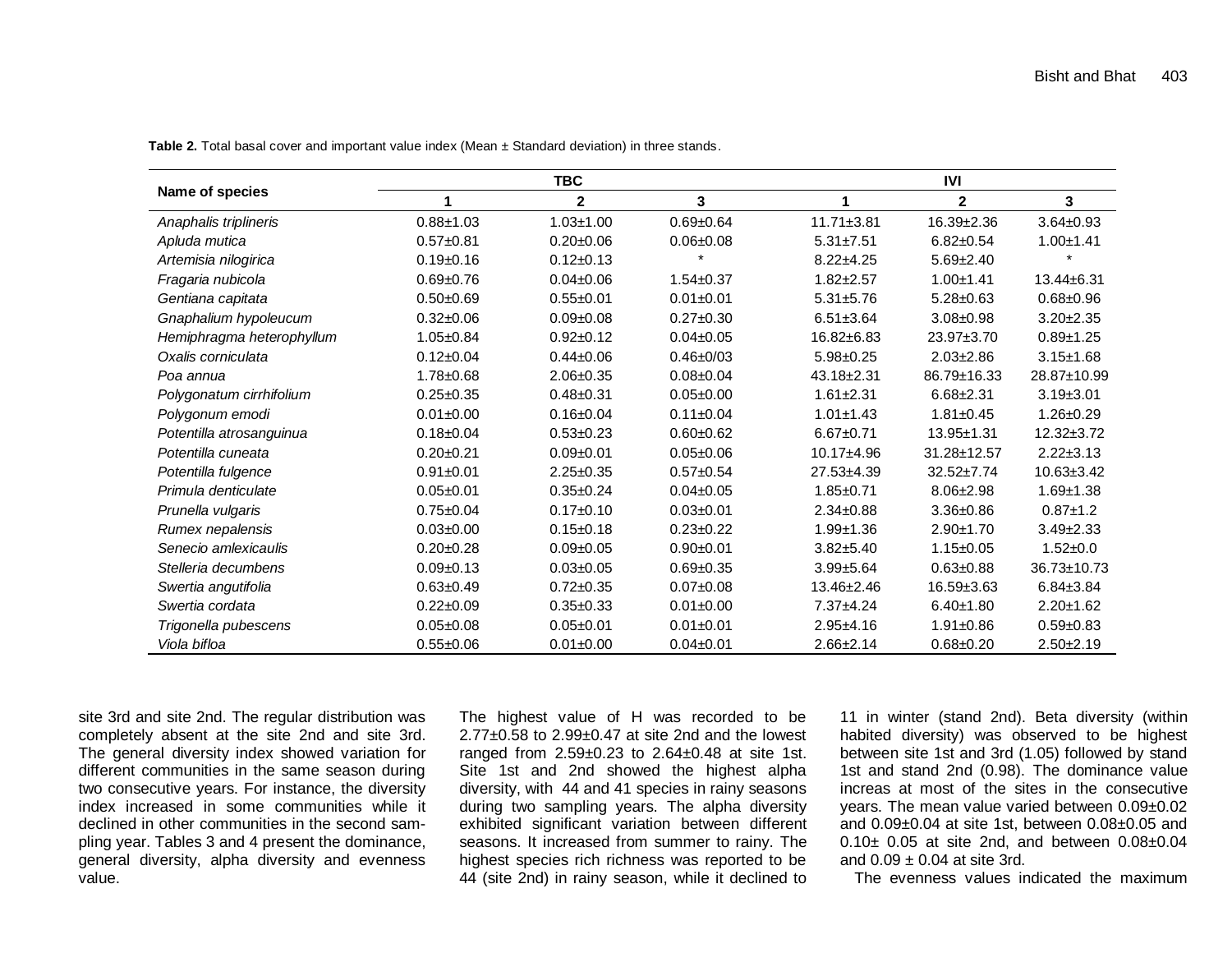|            | Stand 1    |               |               |                |            |               |               |            |  |  |  |
|------------|------------|---------------|---------------|----------------|------------|---------------|---------------|------------|--|--|--|
|            |            | $2002 - 2003$ |               |                |            | $2003 - 2004$ |               |            |  |  |  |
|            | Winter     | <b>Spring</b> | <b>Summer</b> | Rainy          | Winter     | <b>Spring</b> | <b>Summer</b> | Rainy      |  |  |  |
| Regular    | $\star$    | $\star$       | $\star$       | 4.54(1)        | $\star$    | $\star$       | $\star$       | $\star$    |  |  |  |
| Contagious | 66.66 (8)  | 80.00 (12)    | 94.44 (17)    | 72.72(16)      | 92.85(13)  | 93.33(14)     | 95.23 (20)    | 60.0(15)   |  |  |  |
| Random     | 33.33(4)   | 20.00(3)      | 5.88(1)       | 22.72(5)       | 7.14(1)    | 6.66(1)       | 4.76(1)       | 40.00(10)  |  |  |  |
|            |            |               |               | <b>Stand 2</b> |            |               |               |            |  |  |  |
| Regular    | $\star$    | $\star$       | $\ast$        | $\ast$         | $\star$    | $\star$       | $\star$       | $\star$    |  |  |  |
| Contagious | 54.54(6)   | 50.00(10)     | 60.00(18)     | 52.27(23)      | 75.00 (12) | 63.63(14)     | 67.64 (23)    | 53.84 (21) |  |  |  |
| Random     | 45.45(5)   | 50.00(10)     | 40.00 (12)    | 47.72 (21)     | 25.00(4)   | 36.36(8)      | 32.35(11)     | 46.15 (18) |  |  |  |
| Stand 3    |            |               |               |                |            |               |               |            |  |  |  |
| Regular    | $\star$    | $\star$       | $\star$       | $\ast$         | $\star$    | $\ast$        | $\star$       | $\star$    |  |  |  |
| Contagious | 85.71 (12) | 83.33 (15)    | 81.81 (18)    | 75.60 (31)     | 80.95 (17) | 84.21 (16)    | 82.35 (28)    | 80.55 (29) |  |  |  |
| Random     | 14.28(2)   | 16.66(3)      | 18.18(4)      | 24.39 (10)     | 19.47(4)   | 15.78(3)      | 17.64(6)      | 19.44(7)   |  |  |  |

**Table 3.** Distribution pattern (%) of the plant species in different season and stands.

**Table 4.** Concentration dominance (Cd), General Diversity Index (H), Alpha diversity and evenness value of plant species in different s eason and year at all stands.

|          |               |               |               |       |       | Stand 1         |        |               |               |       |       |                 |  |
|----------|---------------|---------------|---------------|-------|-------|-----------------|--------|---------------|---------------|-------|-------|-----------------|--|
|          | $2002 - 2003$ |               |               |       |       |                 |        | $2003 - 2004$ |               |       |       |                 |  |
|          | Winter        | <b>Spring</b> | <b>Summer</b> | Rainy | Mean  | SD <sub>±</sub> | Winter | <b>Spring</b> | <b>Summer</b> | Rainy | Mean  | SD <sub>±</sub> |  |
| Cd       | 0.11          | 0.10          | 0.08          | 0.07  | 0.09  | 0.02            | 0.13   | 0.12          | 0.07          | 0.05  | 0.09  | 0.04            |  |
| н        | 2.33          | 2.52          | 2.65          | 2.87  | 2.59  | 0.23            | 2.21   | 2.37          | 2.89          | 3.10  | 2.64  | 0.42            |  |
| Alpha    | 14.00         | 18.00         | 19            | 41    | 23.00 | 12.19           | 17     | 21            | 34            | 37    | 27.25 | 9.74            |  |
| Evenness | 2.03          | 2.00          | 2.07          | 1.78  | 1.97  | 0.13            | 1.72   | 1.79          | 1.89          | 1.98  | 1.85  | 0.11            |  |
|          |               |               |               |       |       | Stand 2         |        |               |               |       |       |                 |  |
|          | Winter        | Spring        | Summer        | Rainy | Mean  | SD <sub>±</sub> | Winter | Spring        | Summer        | Rainy | Mean  | SD <sub>±</sub> |  |
| Cd       | 0.14          | 0.13          | 0.08          | 0.04  | 0.10  | 0.05            | 0.15   | 0.06          | 0.05          | 0.05  | 0.08  | 0.05            |  |
| H        | 2.30          | 2.41          | 2.77          | 3.59  | 2.77  | 0.58            | 2.34   | 2.96          | 3.23          | 3.42  | 2.99  | 0.47            |  |
| Alpha    | 11.00         | 20.00         | 21.00         | 44.00 | 24.00 | 14.07           | 16.00  | 22.00         | 35.00         | 39.00 | 28.00 | 10.80           |  |
| Evenness | 2.21          | 1.85          | 2.09          | 2.18  | 2.08  | 0.16            | 1.94   | 2.20          | 2.09          | 2.15  | 2.10  | 0.11            |  |
|          |               |               |               |       |       | Stand 3         |        |               |               |       |       |                 |  |
|          | Winter        | Spring        | Summer        | Rainy | Mean  | SD <sub>±</sub> | Winter | Spring        | Summer        | Rainy | Mean  | SD <sub>±</sub> |  |
| Cd       | 0.1           | 0.12          | 0.07          | 0.03  | 0.08  | 0.04            | 0.11   | 0.08          | 0.04          | 0.13  | 0.09  | 0.04            |  |
| H        | 2.45          | 2.43          | 2.83          | 3.55  | 2.82  | 0.52            | 2.48   | 2.76          | 3.38          | 2.86  | 2.87  | 0.38            |  |
| Alpha    | 12.00         | 16.00         | 18.00         | 22.00 | 17.00 | 4.16            | 14.00  | 15.00         | 21.00         | 27.00 | 19.25 | 6.02            |  |
| Evenness | 2.27          | 2.01          | 2.25          | 2.64  | 2.29  | 0.26            | 2.16   | 2.35          | 2.56          | 2.00  | 2.27  | 0.24            |  |

sharing percentage of all species and no single species contributed significantly to all habitats. Evenness value (mean) varied between 1.85±0.11 and 1.97±0.13 at site 1st, between 2.08±0.16 and 2.10±0.11 at site 2nd, 2.27±0.24 and 2.99±0.26 at site 3rd. Jaccard's similarity index was calculated between two stands, which resemble each other in physiognomy. Maximum mean similarities were observed for stand 1st and 3rd (20.00) followed by stands 2nd and 3rd, 1st and 2nd.

## **DISCUSSION**

The study of phytosociological attributes is useful for comparing one community with the other from season to season and year to year (Singh, 1972). Each species within a community has large measure of its structural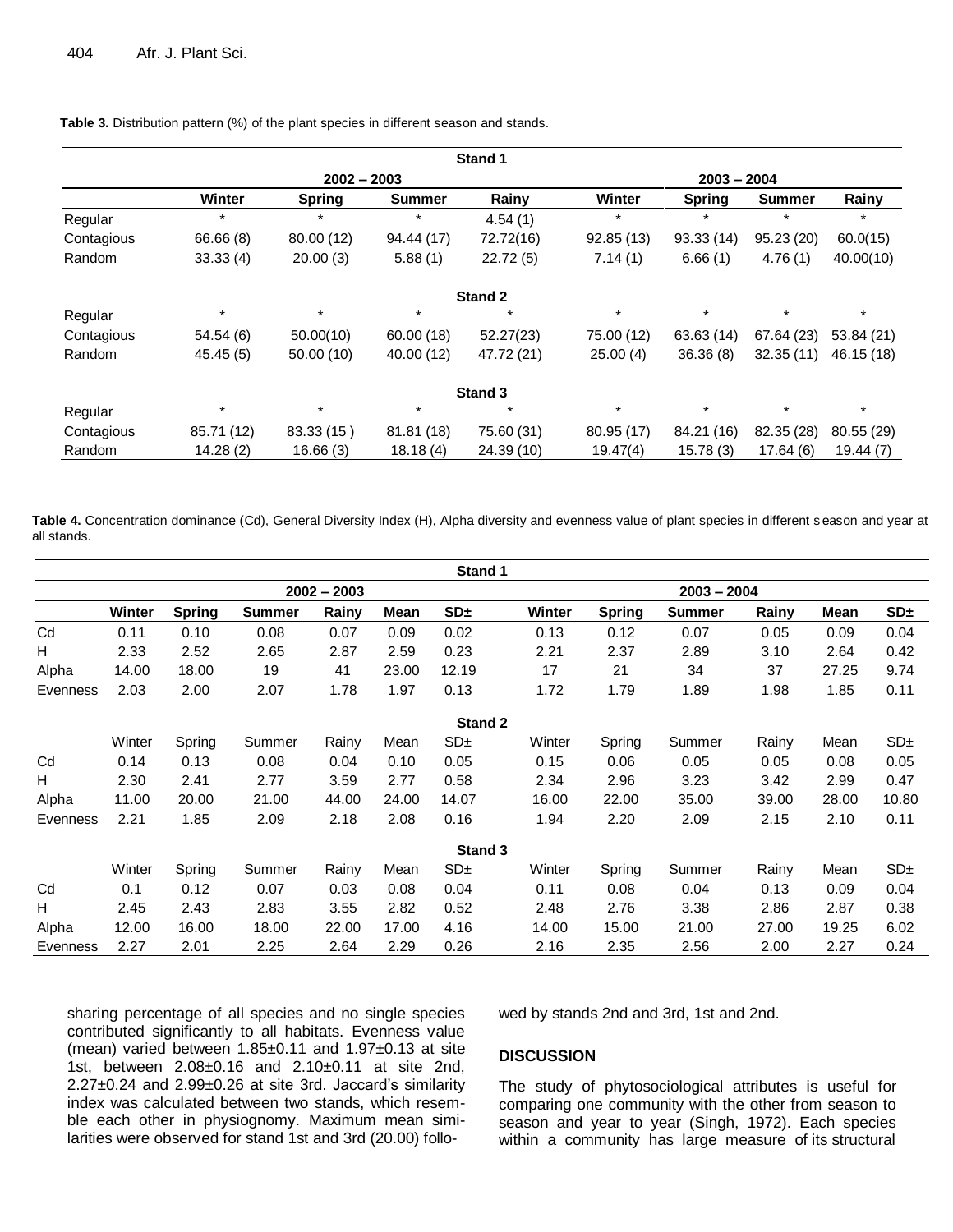and functional individualism and has more or less different ecological amplitude and modality (Singh and Joshi, 1979). The species diversity reflects the gene pool and adaptation potential of the community (Odum, 1971).

The temperature remained constant during morning hours with little variation and experiencing cold winds, the cumulative effect enhanced the senescence in most of the herb species immediately after the completion of flowering and fruiting with the onset of winter period. On the other hand in the case of perennial herb the aboveground part stored food and parented during the winter season.

For the particular species, higher frequency indicated its more frequency distribution at sites due to optimum soil and environmental conditions. *P. annua* showed 90% frequency in stand 1st and stand 2nd while *Fragaria nubicola* showed the maximum frequency in stand 3rd. Flat slope favours grazing and repeated defoliation in the heavily grazed areas stimulate tillering (Harper, 1977). It is from the present investigation that most of the species were contagions distribution in all season and sites. The regular and random distribution patterns are indicative of uniformity of environment report for temperate Himalayan forests (Sexsena and Singh, 1982; Singhal et al., 1986).

Bankkotii and Tewari (2001), Khera et al. (2001), Sharma and Baduni (2000), Bhandari et al. (1998) and Ghildyal et al. (1998) etc. worker reported the similar pattern of species diversity in distributed forest of central Himalaya, with special reference aspect and altitudes. The present finding for diversity index falls well within the range of other temperate forest. Monk (1967) and Risser and Rice (1971) obtained 2.3 as the highest value for diversity index for temperate vegetation. The diversity ndex for Himalayan grazing land ranged between 1.91 and 3.74 (Pandey, 1997), which was higher than temperate tree and lower rate of evolution and diversification of communities (Simpson, 1949) and moreover due to severity in the environmental condition (Connell et al., 1964).

The other component of diversity is evenness or equability, which means the apportionment of individuals among the species. The evenness varied between 1.72 (Stand 1st ) to 2.64 (Stand 3rd). Most cooler conditions with moderate soil temperature and lower degree of human disturbances is the main factors for equal share of individuals among species in all species in all stands. The highest evenness value was recorded at stand 3rd at the upper elevation while the least value was calculated as stand 1st. Grazing and fodders collection was more frequent in this stand as compared to other. In this stand diversity varied in each quadrate for same species because the women folk collected fodder and other important medicinal plants for traditional uses, while goat and sheep grazed the twinges of herbs species at steeper slopes. The other ground vegetation completed their life cycle in short period. Most of the other species were not able to complete their life cycle in short life period. Most

of the other species were not able to complete their life cycle due to the grazing by livestock for the long time for the winter season.

Alpha diversity expresses the species richness in a community or given area. In present investigation it has been observed that all aspects in upper elevation represent more species richness as compared to lower elevation. In stand 1st the mean alpha diversity was 25.12, in stand 2nd 26.00 and at stand 3rd alpha diversity was recorded 18.13. These stands had highest diversity as the communities were having more open canopy. These finding are agreement with those of Khera (2001).

Beta diversity is other important factor of habit diversity of two different habitat system and provides information about the degree of partitioning of habitats by species and together with alpha diversity provides information about the overall diversity and biotic heterogeneity of area (Rawat, 2003). Higher beta diversity values are indicative of the high rate of species change as a function of environmental gradient.

The low diversity stands are associated with higher level of exchangeable potassium, soil nitrogen and maximum water holding capacity and have relatively higher standing crop. This indicated that competition closely regulated the number of species capable of coexisting in comparatively more productive environments (Shuakal et al., 1981). Conclusively this area experiences more anthropogenic pressure, as evident by absence of higher girth classes and low rates of succession. Thus herb species of this region need the conservation strategies.

#### **REFERENCES**

- Bankkotii NS, Tewari LM (2001). Analysis of forest vegetation at and around Soni-Binsar area in Kumaun Himalaya. In (ed. by P.C. Pande and S.S. Samant): Plant Diversity of the Himalaya. Gyanodaya Prakashan, Nainital. pp 363-375.
- Bhandari BS, Metha JP, Tiwari SC (1998). Woody vegetation structure along an altitudinal gradient in a part of Garhwal Himalaya. J. Hill Res., 11(1): 26-31.
- Connell JH, Orias E (1964). The ecological regulation of species diversity. Ame. Nat., 98: 399-414.
- Curtis JJ, McIntosh RP (1950). An upland forest continuum in the prairie-forest border region of Wisconsin. Ecol., 32: 476-496.
- Ghildyal S, Baduni NP, Khanduri VP, Sharma CM (1998). Community structure and composition of oak forests, along altitudinal gradients in Garhwal Himalaya. Indian J. For., 21(3): 242-247.
- Harper JL (1977). Population Biology of Plants*.* Academic Press, London.p.892.
- Khera N, Kumar A, Jeet Ram, Tewari A (2001). Plant biodiversity assessment in relation to disturbances in mid-elevational forests of Central Himalaya, India. Tropical Ecol., 42(1): 83-95.
- Körner C (1999). Global Change at High Elevation; *In* Alpine Plants Life : Functional Plant Ecology of High Mountain Ecosystem*,* Springer – Verlag, Berlin, P 298.
- Monk CD (1967). Tree species diversity in the eastern deciduous forest with particular reference to North Central Florida. Am. Nat., 101: 173- 187.
- Nautiyal MC, Nautiyal BP, Prakash V (2001). Phenology and Growth Form Distribution in an Alpine Pasture at Tungnath, Garhwal Himalaya. Mountain Res. Dev., 21(1): 168-174.
- Nautiyal MC, Nautiyal BP, Prakash V (2004). Effect of Grazing and Climatic Change on Alpine Vegetation of Tungnath, Garhwal Himalaya, India. The Environ*.* 24: 125-135.